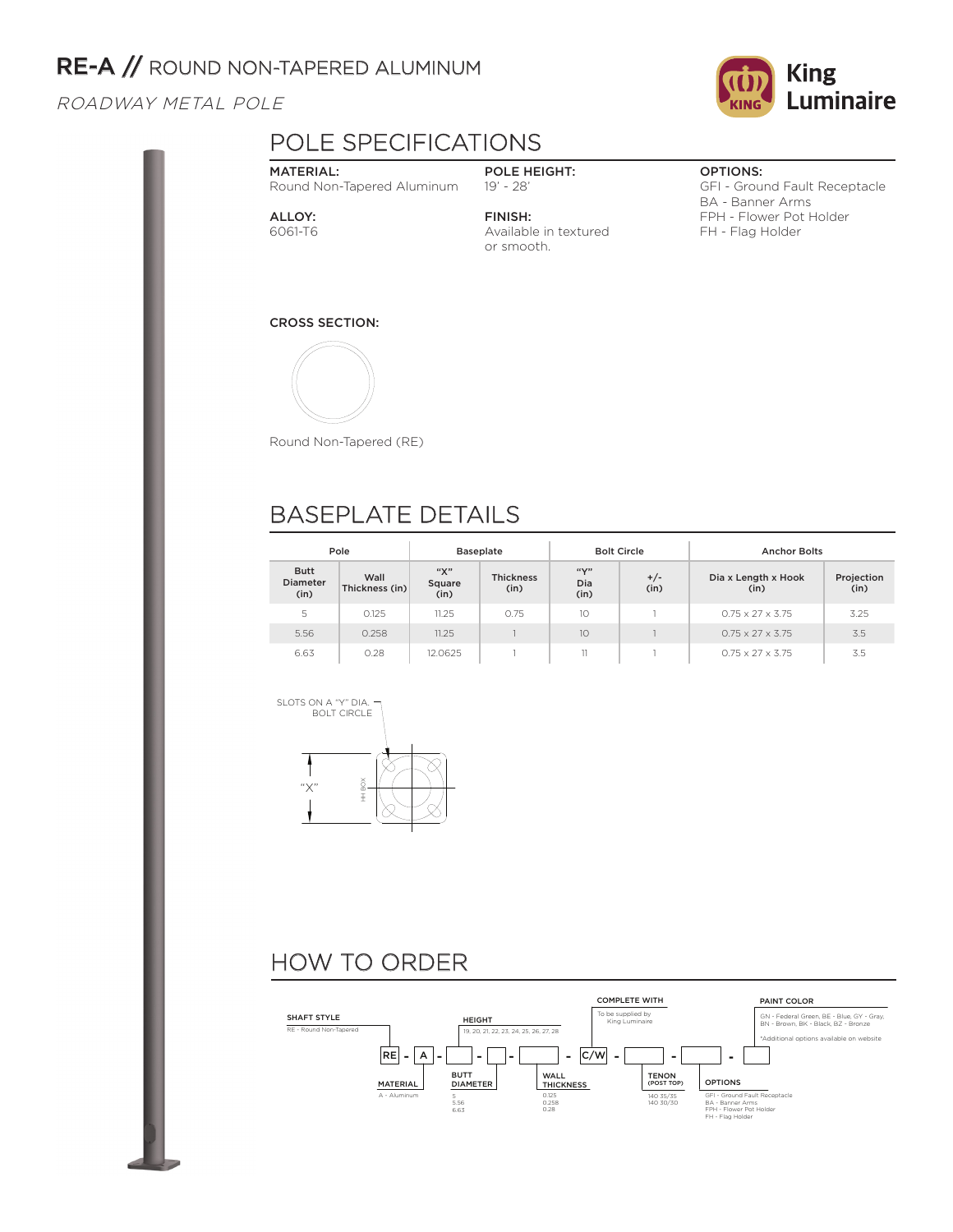## SHAFT DETAILS **EXAMPLE 2018 THE SHAFT DETAILS**

\* Weight includes the pole shaft and baseplate.

|                                                                       | <b>Nominal Mounting</b><br>Height (ft) | <b>Catalog Code</b> | Alloy   | <b>Butt</b><br>(in) | Tip<br>(in) | <b>Wall Thickness (in)</b> | Handhole                       | Wt.<br>$(lbs)*$ |
|-----------------------------------------------------------------------|----------------------------------------|---------------------|---------|---------------------|-------------|----------------------------|--------------------------------|-----------------|
| Details<br>$\frac{\omega}{\text{O}}$<br>$\,<$<br><b>ALUMINUM</b><br>ع | 19                                     | RE-A-19-5-0.125     | 6061-T6 | 5                   | 5           | 0.125                      | 3" x 5" Reinforced (MIN 9" AG) | 54.0            |
|                                                                       |                                        | RE-A-19-5.56-0.258  | 6061-T6 | 5.56                | 5.56        | 0.258                      | 3" x 5" Reinforced (MIN 9" AG) | 111.O           |
|                                                                       |                                        | RF-A-19-6.63-0.28   | 6061-T6 | 6.63                | 6.63        | 0.28                       | 3" x 5" Reinforced (MIN 9" AG) | 142.0           |
|                                                                       | 20                                     | RE-A-20-5.56-0.258  | 6061-T6 | 5.56                | 5.56        | 0.258                      | 3" x 5" Reinforced (MIN 9" AG) | 116.0           |
|                                                                       |                                        | RF-A-20-6.63-0.28   | 6061-T6 | 6.63                | 6.63        | 0.28                       | 3" x 5" Reinforced (MIN 9" AG) | 149.0           |
|                                                                       | 21                                     | RE-A-21-5.56-0.258  | 6061-T6 | 5.56                | 5.56        | 0.258                      | 3" x 5" Reinforced (MIN 9" AG) | 122.0           |
|                                                                       |                                        | RE-A-21-6.63-0.28   | 6061-T6 | 6.63                | 6.63        | 0.28                       | 3" x 5" Reinforced (MIN 9" AG) | 156.0           |
|                                                                       | 22                                     | RE-A-22-5.56-0.258  | 6061-T6 | 5.56                | 5.56        | 0.258                      | 3" x 5" Reinforced (MIN 9" AG) | 127.0           |
|                                                                       |                                        | RE-A-22-6.63-0.28   | 6061-T6 | 6.63                | 6.63        | 0.28                       | 3" x 5" Reinforced (MIN 9" AG) | 162.0           |
|                                                                       | 23                                     | RE-A-23-5.56-0.258  | 6061-T6 | 5.56                | 5.56        | 0.258                      | 3" x 5" Reinforced (MIN 9" AG) | 132.0           |
|                                                                       |                                        | RE-A-23-6.63-0.28   | 6061-T6 | 6.63                | 6.63        | 0.28                       | 3" x 5" Reinforced (MIN 9" AG) | 169.0           |
|                                                                       | 24                                     | RE-A-24-5.56-0.258  | 6061-T6 | 5.56                | 5.56        | 0.258                      | 3" x 5" Reinforced (MIN 9" AG) | 137.0           |
|                                                                       |                                        | RE-A-24-6.63-0.28   | 6061-T6 | 6.63                | 6.63        | 0.28                       | 3" x 5" Reinforced (MIN 9" AG) | 176.0           |
|                                                                       | 25                                     | RE-A-25-5.56-0.258  | 6061-T6 | 5.56                | 5.56        | 0.258                      | 3" x 5" Reinforced (MIN 9" AG) | 142.0           |
|                                                                       |                                        | RE-A-25-6.63-0.28   | 6061-T6 | 6.63                | 6.63        | 0.28                       | 3" x 5" Reinforced (MIN 9" AG) | 182.0           |
|                                                                       | 26                                     | RE-A-26-5.56-0.258  | 6061-T6 | 5.56                | 5.56        | 0.258                      | 3" x 5" Reinforced (MIN 9" AG) | 147.0           |
|                                                                       |                                        | RE-A-26-6.63-0.28   | 6061-T6 | 6.63                | 6.63        | 0.28                       | 3" x 5" Reinforced (MIN 9" AG) | 189.0           |
|                                                                       | 27                                     | RE-A-27-6.63-0.28   | 6061-T6 | 6.63                | 6.63        | 0.28                       | 3" x 5" Reinforced (MIN 9" AG) | 196.0           |
|                                                                       | 28                                     | RE-A-28-6.63-0.28   | 6061-T6 | 6.63                | 6.63        | 0.28                       | 3" x 5" Reinforced (MIN 9" AG) | 203.0           |

SHAFT LOADING

Design Information // AASHTO LTS-6, Latest Revision \*\* Nominal 90 MPH 100 MPH 110 MPH 120 MPH 150 MPH Mounting Catalog Code Height (ft) Max EPA Max Load Max EPA Max Load Max EPA Max Load Max EPA Max Load Max EPA Max Load (sq ft) (lbs) (sq ft) (lbs) (sq ft) (lbs) (sq ft) (lbs) (sq ft) (lbs) RE ALUMINUM // Loading **RE ALUMINUM //** Loading 19 RE-A-19-5-0.125 | 3.4 | 200 | 2.3 | 200 | 1.7 | 200 | 1.3 | 200 | 0.5 | 200 RE-A-19-5.56-0.258 9.7 200 7.6 200 6.0 200 4.9 200 2.8 200 RE-A-19-6.63-0.28 | 15.8 | 300 | 12.5 | 300 | 10.1 | 300 | 8.4 | 200 | 4.9 | 200 20 RE-A-20-5.56-0.258 8.6 200 6.7 200 5.3 200 4.2 200 2.4 200 RE-A-20-6.63-0.28 14.4 300 11.4 300 9.2 200 7.6 200 4.3 200 21 RE-A-21-5.56-0.258 7.5 200 5.8 200 4.6 200 3.7 200 2.0 300 RE-A-21-6.63-0.28 | 13.0 | 300 | 10.2 | 300 | 8.3 | 200 | 6.8 | 200 | 3.8 | 200 22 RE-A-22-5.56-0.258 | 6.7 | 200 | 5.1 | 200 | 3.9 | 200 | 3.1 | 200 | 1.6 | 200 RE-A-22-6.63-0.28 11.8 300 9.4 200 7.5 200 6.1 200 3.4 200 23 RE-A-23-5.56-0.258 5.8 200 4.4 200 3.3 200 2.6 200 1.3 200 RE-A-23-6.63-0.28 10.7 300 8.5 200 6.8 200 5.5 200 2.9 200 24 RE-A-24-5.56-0.258 5.0 200 3.7 200 2.8 200 2.1 200 0.9 200 RE-A-24-6.63-0.28 9.9 200 7.7 200 6.1 200 4.9 200 2.5 200 25 RE-A-25-5.56-0.258 4.2 200 3.1 200 2.3 200 1.7 200 0.6 200 RE-A-25-6.63-0.28 8.9 200 6.9 200 5.4 200 4.3 200 2.1 200 26 RE-A-26-5.56-0.258 | 3.5 | 200 | 2.5 | 200 | 1.8 | 200 | 1.2 | 200 | - | -RE-A-26-6.63-0.28 8.0 200 6.1 200 4.8 200 3.8 200 1.8 200 27 RE-A-27-6.63-0.28 7.2 200 5.5 200 4.2 200 3.3 200 1.4 200 28 RE-A-28-6.63-0.28 6.4 200 4.8 200 3.7 200 2.8 200 1.1 200

\*\* EPA represents the Effective Projected Area of the attachments on the pole. Designs are limited to post top luminaires or attachments located at or below the mounting height. Consult factory for poles supporting attachments located above the mounting height.